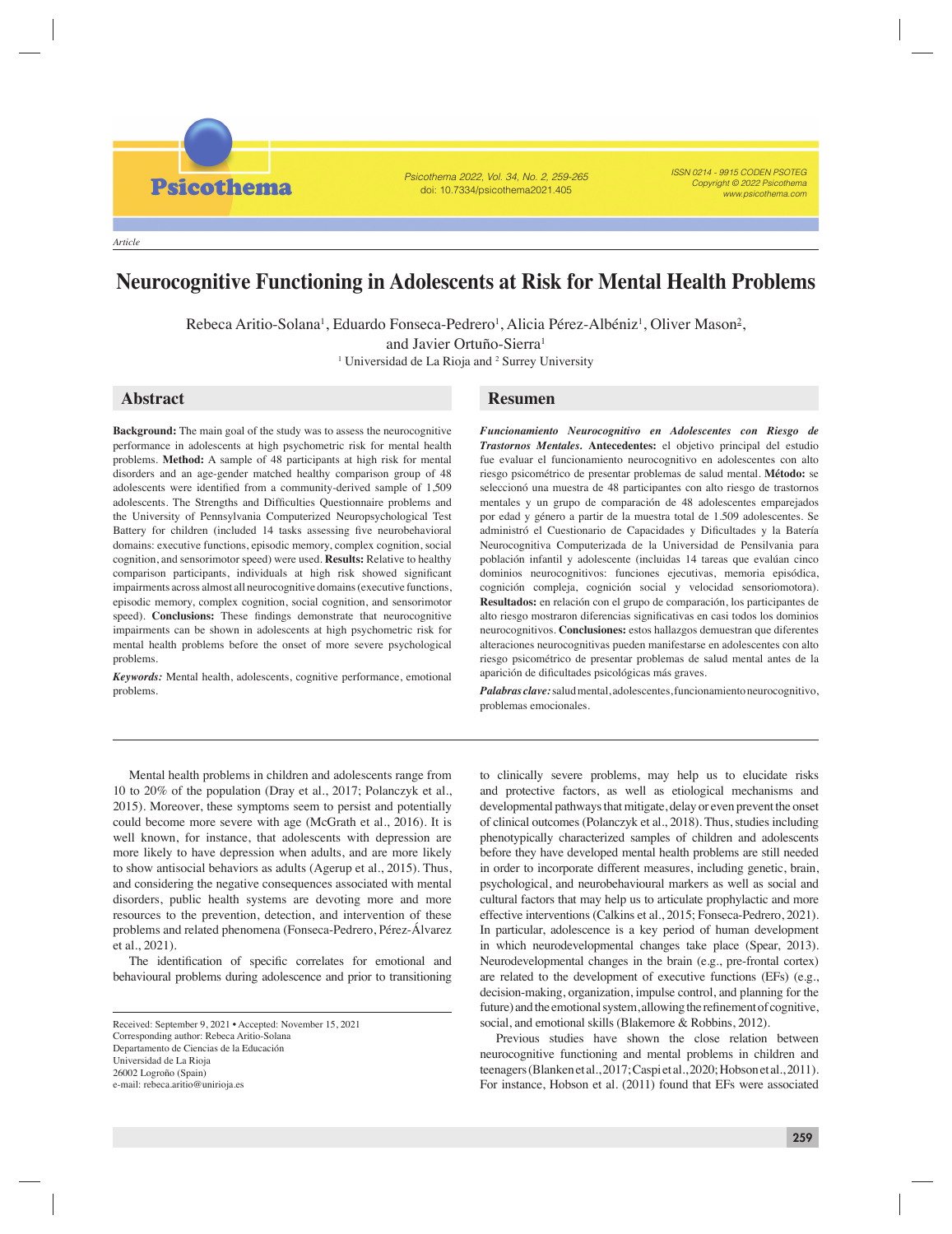with the occurrence of internalizing and externalizing problems. It is believed that neurocognitive impairments may be implicated in the onset of mental illness (Fusar-Poli et al., 2012; Mewton et al., 2017). For example, deficits in neurocognition were related according to Schoemaker et al. (2012) to an increase in disruptive behaviour and more externalizing problems in general. In addition, children with attentional deficit hyperactivity disorder children (ADHD) revealed problems in inhibition (K. Schoemaker et al., 2014). Similar results have been found in psychotic disorders (Fonseca-Pedrero, Debbané et al., 2021). For instance, those youths who endorse psychotic symptoms are neurocognitively delayed across the age range (Gur et al., 2014) and had reduced accuracy and slower speed scores across neurocognitive domains (Calkins et al., 2014).

Neurocognitive factors like working memory have been proposed to play an important role in processing information and decision-making which may lead to impairments in social functioning (McQuade et al., 2013). Different studies show that there are different neurocognitive profiles linked to internalizing and externalizing symptoms. Thus, more externalizing symptoms were related to a decrease in attention and executive domains, whereas difficulties in verbal fluency and memory were associated with internalizing symptoms (Blanken et al., 2017). Also, Merikangas et al. (2017) found, in a large community-based family study, that participants with mood disorders showed poorer social cognition and complex cognition, though directionality is as always difficult to ascertain. Therefore, the study of neurocognitive performance in adolescents at risk for mental health problems is relevant in order to transcend symptom-based classifications and incorporate phenotypic biomarkers for integration with psychological problems.

Considering this background, evaluation combining traditional assessment of mental health problems with neurocognition may help to create developmental pathways of cognitive development in internalizing and externalizing problems (Gur et al., 2014). The study of brain-behavior phenotypes in different developmental stages can contribute to detecting life course characteristics related to psychological vulnerability and so provide tools for staging and intervention (Moore et al., 2017). Nonetheless, rigorous neuropsychological investigations spanning adolescent mental health are limited, and neurobehabioural markers have not been thoroughly examined. To date, few studies have investigated a broad cognitive profile in individuals with emotional and behavioural problems. Thus, the main goal of this study was to characterize the neurocognitive phenotype of adolescents at risk for mental health problems by comparing them with low risk-healthy adolescents. Considering previous literature, we hypothesized that adolescents at psychometric risk would show a wide range of deficits across neurocognitive domains compared to those adolescents at low-risk. Deficits in executive functions and social cognition domains were also expected to be higher in those adolescents at risk for mental health problems.

# Method

# *Participants*

Stratified random cluster sampling was conducted at the classroom level, in an approximate population of 15,000 students. Different public and concerted Educational Centers of Compulsory Secondary Education and Vocational Training, in addition to different socio-economic levels were considered. In order to create the different layers, the geographical zone and the educational stage were considered. The initial sample was composed of  $N =$ 1881 participants. Those students with a score higher than 3 in the Oviedo Infrequency Scale (Fonseca-Pedrero et al., 2009) (*n* = 104), older than 19 years ( $n = 170$ ), or that did not finished the rest  $(n = 76)$  were eliminated. Thus, the sample was composed of 1509 students, 667 males (44.3%) from 34 educational centers and 98 classrooms. The mean age was 16.5 years  $(SD = 1.36)$ , with age ranging from 14 to 19 years. The age distribution was as follows: 14 years (*n* = 200; 13.3%), 15 years (*n* = 313; 20.8%), 16 years (*n* = 381; 25.3%), 17 years (*n* = 365; 24.2%), 18 years (*n* = 174; 11.6%), and 19 years (*n* = 73; 4.8%).

With the aim to compare at high-risk and low-risk adolescents, two different groups were established. For the psychometric risk group, attending to previous research (Fonseca-Pedrero et al., 2017) a SDO Total difficulties' score higher than 20 points was considered as indicator of inclusion criterion. Participants who reported a diagnosis of past or present mental health disorders were deleted from the study. A total of 67 adolescents were selected attending to this criterion. With the aim to minimize the influence of outliers, z-scores lower than -3 and higher than 3 of the computerized neurocognitive battery were eliminated from the sample. Thus, a sample of  $n = 48$ (24 males), with a mean age of  $16.2$  years old  $(SD = 1.20)$  were included in the high-risk group. In order to stablish an equivalent comparison group, participants from the control individuals were randomly selected attending to gender and age parameters of the risk group. The sample of the comparison group was comprised of *n*  $= 48$  (24 males), with a mean age of 16.1 years old (*SD* = 1.19).

# *Instruments*

*The Penn Computerized Neurocognitive Battery* (CNB) (Gur et al., 2010, 2012). The CNB is a single computerized battery that combines tests from multiples batteries, which is one of its main strengths. The CNB was developed with the aim to attend to large-scale genomics studies. With the aim to administer the CNB, a system developed at University of Pennsylvania (U.S) was employed. The CNB takes about one hour to be completed and includes 14 different tasks that assess five different domains including executive functions (abstraction and mental flexibility, attention, working memory), episodic memory (words, faces, and shapes), complex cognition (verbal reasoning, non-verbal reasoning, and spatial processing), social cognition (emotion identification, emotion intensity differentiation, and age differentiation), and sensorimotor speed (motor, sensorimotor).

The following specific task were used: Penn Conditional Exclusion Test, The Penn Continuous Performance Test, and Letter N-back test were used to assess executive functions. The Penn Word Memory Test, the Penn Face Memory Test, and the Visual Object Learning Test were used to analyze memory. The Children's version of the Penn Verbal Reasoning Test, Penn Matrix Reasoning Test, and the Penn Line Orientation Test were used to assess complex cognition. The Penn Emotion Identification Test, Penn Emotion Differentiation Test, and the Penn Age Differentiation Test were used to analyze social cognition domain. The CNB is composed of different neurobehavioural indicators and different tasks that are prepared to assure the relation between measures in these task and brain systems in children. Moreover, previous studies have shown adequate psychometric properties (Gur et al., 2012). Aside of those tests developed to only measure speed, the other test includes measures of accuracy and speed.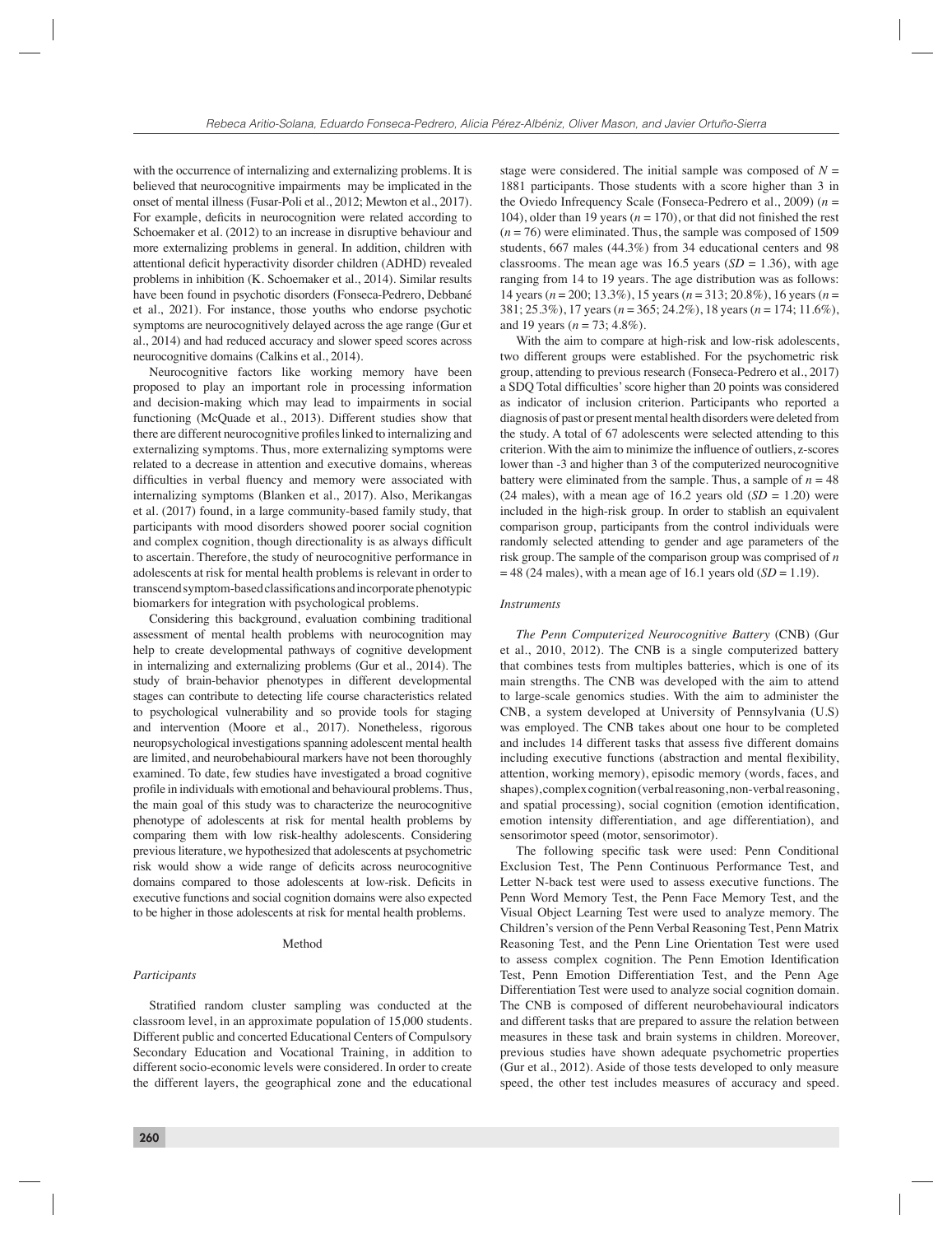Instructions and vocabulary for verbal stimuli were simplified from the adult CNB. The Motor Praxis task and Finger Tapping Test were evaluated in sensorimotor domain.

The following platform was used: https://penncnp.med.upenn. edu/webcnp.pl. According to previous works (Gur et al., 2012; Moore et al., 2015) the web based platform for the CNB was established with Perl CGI, HTML, a mySQL database and the Apache web server; tests were developed by means of Adobe Flash®. Using this platform ant tests, the scores are generated automatically.

Adaptation of the battery into Spanish was performed using a back translation procedure in accordance with international guidelines for translation of psychological measures (Muñiz et al., 2013). A panel of experts translated the American English original version of the CBN adolescent version into Spanish. Then, another bilingual researcher, familiar with American culture, translated this version into English. A third panel of researchers compared the two English versions (original and translated). All process were supported by the Brain Behavior Laboratory, Department of Psychiatry, University of Pennsylvania Perelman School of Medicine, Philadelphia (U.S).

*The Strengths and Difficulties Questionnaire (SDQ)* (Goodman, 1997). The SDQ self-reported form, was developed with the intention to measure emotional and behavioural problems. A total of 25 items, distributed in five subscales composed the SDO. The different subscales are: Emotional symptoms, Conduct problems, Hyperactivity, Peer problems, and Prosocial behaviour. The SDQ items are presented in a three-option Likert response format (Not True = 0, Somewhat True = 1, Certainly True = 2). Consequently, the score on each subscale goes from 0 to 10 points. The sum of the difficulties subscales (all of them besides the Prosocial behaviour) display the Total difficulties score. The Spanish version (www.sdqinfo.org) of the instrument, validated in previous studies (Ortuño-Sierra et al., 2015) was used.

*The Oviedo Infrequency Scale (INF-OV)* (Fonseca-Pedrero et al., 2009). The INF-OV is an instrument developed to determine participants responding in a dishonest manner. The INF-OV contains a total of 12 items with a 5-point Likert- scale format  $(1 =$ Completely Disagree; 5 = Completely Agree). The guidelines for test construction were attended to develop the instrument. An example of items of the INF-OV is: "I know someone that wears glasses". Those students that reveal three or more incorrect responses are eliminated from the sample. This measuring instrument has been administrated in previous works (Fonseca-Pedrero et al., 2009).

# *Procedure*

The research was approved by the Department of Education of the Government of La Rioja and the Ethical Committee of Clinical Research of La Rioja (CEICLAR). Administration took place under the supervision of the researchers.

The CNB and self-reports were administered by assessors trained in a standard protocol. Thus, those CNB tasks requiring a greater cognitive effort (e.g. Matrix reasoning) were either preceded or followed either by a break, or a test involving motor speed (e.g., finger tapping). The CNB order and some other conditions created to prevent fatigue and frustration were followed attending to Gur et al. (Gur et al., 2012) recommendations and participants were offered breaks every 20 minutes approximately. Both measures were administered collectively, in groups of 10 to 30 students, during normal school hours and in a classroom specially prepared for this purpose. Participant were informed about the voluntary

nature of the study and no incentive was provided for participation. Parents or legal guardians gave informed consent for participants under 18 years old.

## *Data analyses*

For the present study, raw scores for accuracy and speed for each test were calculated and converted then z-transformed to their standard equivalents attending to means and standard deviations for the entire sample. In order to facilitate interpretation and to make it consistent, higher z-scores always reflect better performance (*i.e*., higher accuracy and shorter responses correspond to higher z-scores). As so, response time z-scores were multiplied by -1, so that slower response time is reflected in lower z-scores.

Descriptive statistics for accuracy, speed, and efficiency measures of the five neurobehavioural domains of the CNB were calculated attending to the risk and no-risk mental health status. Second, a MANCOVA was performed taking the four neurocognitive domains (Executive Function, Memory, Complex Cognition, Social Cognition, and sensorimotor in the case of speed) as the dependant variables and the two groups derived from the SDQ scores (high-risk VS. low-risk) as the fixed factor. For the analysis, gender and age were controlled as covariates that could affect the results. Partial eta squared (*partial* η<sup>2</sup>) was employed as an effect-size estimate. SPSS 22.0 was used for data analyses (IBM Corp Released, 2013).

# Results

# *Descriptive statistics for the neurocognitive domains*

A total of 96 participants from the community-derived sample of adolescents (*n*= 1509) were selected as high-risk (*n* = 48) and low-risk  $(n = 48)$  attending to the SDQ Total difficulties scores (20 points). Descriptive statistics for all the *z*-scores in the neurobehavioural functions attending to accuracy, speed, and efficiency are shown in Table 1.

| Table 1<br>Descriptive statistics for the total sample, the low-risk, and high-risk groups<br>(low and high risk for health mental problems) |                 |           |                  |           |              |           |  |
|----------------------------------------------------------------------------------------------------------------------------------------------|-----------------|-----------|------------------|-----------|--------------|-----------|--|
|                                                                                                                                              | Group           |           |                  |           |              |           |  |
|                                                                                                                                              | <b>Low Risk</b> |           | <b>High Risk</b> |           | <b>Total</b> |           |  |
| Neurobehavioural Domain                                                                                                                      | M               | <b>SD</b> | М                | <b>SD</b> | M            | <b>SD</b> |  |
| Accuracy                                                                                                                                     |                 |           |                  |           |              |           |  |
| <b>Executive Function</b>                                                                                                                    | 1.06            | 0.93      | 0.09             | 1 32      | 0.58         | 1.24      |  |
| Episodic Memory                                                                                                                              | 1.12            | 1.28      | $-0.05$          | 1.99      | 0.53         | 176       |  |
| Complex Cognition                                                                                                                            | 1.19            | 141       | $-0.90$          | 2.28      | 0.14         | 2.16      |  |
| Social Cognition                                                                                                                             | 0.62            | 1.06      | $-0.03$          | 2.27      | 0.29         | 1.79      |  |
| <b>Speed Domains</b>                                                                                                                         |                 |           |                  |           |              |           |  |
| <b>Executive Function</b>                                                                                                                    | 0.63            | 171       | $-0.40$          | 1 37      | 012          | 1.62      |  |
| Episodic Memory                                                                                                                              | 1.66            | 188       | $-0.68$          | 1.99      | 0.49         | 2.25      |  |
| Complex Cognition                                                                                                                            | 0.98            | 1.67      | $-1.22$          | 1 30      | $-0.12$      | 1.85      |  |
| Social Cognition                                                                                                                             | 1.45            | 1.92      | $-1.14$          | 1.52      | 0.16         | 2.16      |  |
| Sensorimotor                                                                                                                                 | 0.11            | 1.02      | $-0.08$          | 1.04      | 0.02         | 1.03      |  |
| <b>Eficciency</b>                                                                                                                            |                 |           |                  |           |              |           |  |
| <b>Executive Function</b>                                                                                                                    | 1.69            | 1.62      | $-0.31$          | 1.68      | 0.69         | 1.92      |  |
| Episodic Memory                                                                                                                              | 2.78            | 2.12      | $-0.73$          | 2.85      | 1.03         | 3.06      |  |
| Complex Cognition                                                                                                                            | 2.17            | 2.52      | $-2.12$          | 3.01      | 0.02         | 3.50      |  |
| Social Cognition                                                                                                                             | 2.07            | 2.16      | $-1.16$          | 3.04      | 0.45         | 3.08      |  |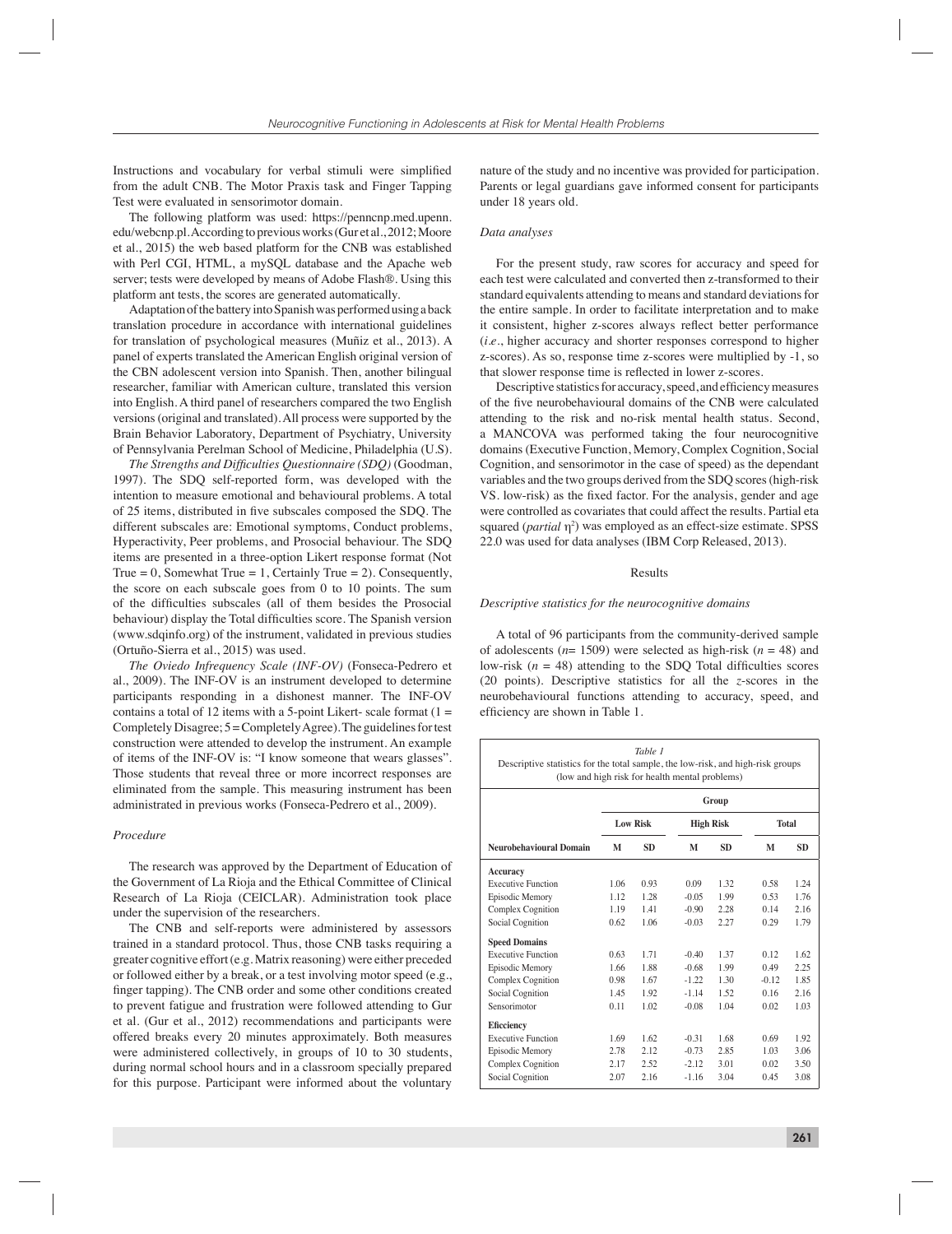# *Accuracy performance across neurocognitive domains by groups*

After controlling for the effects of the participant's gender and age, results of the MANCOVA with the accuracy scores of neurocognitive domains as dependent variables and the two groups (at-risk vs. low-risk) as fixed factor, showed a main effect for group  $(\lambda = 0.706, F_{(4.89,000)} = 9.268, p \le 0.001, partial \eta^2 = 0.294)$  (see Table 2). The ANOVAs revealed statistically significant differences by group in Executive Function ( $F_{(1,92)} = 17.349$ ,  $p \le 0.001$ , *partial*  $\eta^2$  $= 0.159$ ), Episodic Memory ( $F_{(1,92)}^{(1,92)} = 32.906$ ,  $p \le 0.001$ , partial  $\eta^2$  $= 0.112$ ), Complex Cognition ( $F_{(1,92)} = 29.498$ ,  $p \le 0.001$ , *partial*  $\eta^2$  $= 0.243$ ), but not for Social Cognition domain ( $F_{(1,92)} = 3.392$ ,  $p \ge 0.243$ ) 0.05, *partial*  $\eta$ <sup>2</sup> = 0.036). The effect sizes found were large. Youths at high mental risk showed a significant decrease in performance accuracy across these neurocognitive domains compared to those at low-risk.

# *Speed performance across neurocognitive domains by groups*

The MANCOVA on speed scores showed a main effect for group  $(\lambda = 0.502, F_{(5, 88,000)} = 17.493, p \le 0.001, partial \eta^2 = 0.498$ . As shown in Table 3, the ANOVAs indicated that participants speed scores in the five different domains differed significantly according to the group in Executive Function ( $F_{(1,92)} = 10.934$ ,  $p \le 0.001$ , *partial*  $\eta^2 = 0.106$ , Episodic Memory ( $F_{(1,92)} = 35.107$ ,  $p \le 0.001$ , *partial*  $\eta^2 = 0.276$ ), Complex Cognition ( $F_{(1,92)} = 51.395$ ,  $p \le 0.001$ , *partial*  $\eta$ <sup>2</sup> = 0.358), and Social Cognition domains ( $F_{(1,92)}$  = 53.017,  $p \le 0.001$ , *partial*  $\eta^2 = 0.366$ ). Large effect size were found. However, no statistically significant differences were found for Sensorimotor domain ( $F_{(1,92)} = 0.804$ ,  $p \ge 0.05$ , *partial*  $\eta^2 = 0.009$ ).

| Table 2<br>Accuracy neurocognitive performance scores by group (low and high risk for<br>mental health problems) |                 |           |                  |           |         |                     |  |
|------------------------------------------------------------------------------------------------------------------|-----------------|-----------|------------------|-----------|---------|---------------------|--|
|                                                                                                                  |                 | Group     |                  |           |         |                     |  |
|                                                                                                                  | <b>Low Risk</b> |           | <b>High Risk</b> |           | p       | partial<br>$\eta^2$ |  |
| Neurobehavioural Domain                                                                                          | M               | <b>SD</b> | M                | <b>SD</b> |         |                     |  |
| <b>Executive Function</b>                                                                                        | 1.059           | 0.164     | 0.092            | 0.164     | < 0.001 | 0.159               |  |
| Episodic Memory                                                                                                  | 1.118           | 0.243     | $-0.054$         | 0.243     | < 0.001 | 0.112               |  |
| Complex Cognition                                                                                                | 1.179           | 0.270     | $-0.892$         | 0.270     | < 0.001 | 0.243               |  |
| Social Cognition                                                                                                 | 0.616           | 0.246     | $-0.026$         | 0.246     | > 0.05  | 0.036               |  |

| Table 3<br>Speed neurocognitive performance scores by group (low and high risk for<br>mental health problems) |                 |           |                  |           |         |                     |  |  |
|---------------------------------------------------------------------------------------------------------------|-----------------|-----------|------------------|-----------|---------|---------------------|--|--|
|                                                                                                               | Group           |           |                  |           |         |                     |  |  |
|                                                                                                               | <b>Low Risk</b> |           | <b>High Risk</b> |           | p       | partial<br>$\eta^2$ |  |  |
| Neurobehavioural Domain                                                                                       | M               | <b>SD</b> | M                | <b>SD</b> |         |                     |  |  |
| <b>Executive Function</b>                                                                                     | 0.961           | 0.230     | $-0.529$         | 0.23      | < 0.001 | 0.106               |  |  |
| Episodic Memory                                                                                               | 3.195           | 0.242     | $-0.909$         | 0.242     | < 0.001 | 0.276               |  |  |
| Complex Cognition                                                                                             | 1.534           | 0.231     | $-1.286$         | 0.231     | < 0.001 | 0.358               |  |  |
| Social Cognition                                                                                              | 1.848           | 0.245     | $-1.201$         | 0.245     | < 0.001 | 0.366               |  |  |
| Sensorimotor                                                                                                  | 0.372           | 0.220     | 0.026            | 0.220     | > 0.05  | 0.009               |  |  |

Youths at-risk showed a significant decrease in speed performance (slower time) across these neurocognitive domains compared to low-risk group.

#### *Effi ciency performance across neurocognitive domains by groups*

When attending to the efficiency (means values of accuracy and speed scores) in the four domains, the MANCOVA scores showed a main effect for group ( $\lambda = 0.485$ ,  $F_{(4,89,000)} = 23.599$ ,  $p \le 0.001$ , *partial*  $\eta$ <sup>2</sup> = 0.515). Results from the ANOVAs can be seen in Table 4. As can be seen, adolescents of both groups differed significantly in efficiency performance scores in Executive Function  $(F_{(1,92)})$ 34.758,  $p < 0.001$ , *partial*  $\eta^2 = 0.274$ ), Episodic Memory ( $\hat{F}_{(1,92)} =$ 46.126,  $p < 0.001$ , *partial*  $\eta^2 = 0.334$ ), Complex Cognition  $\overline{F_{(1,92)}}$  $= 57.792, p < 0.001, partial \eta^2 = 0.386$ , and Social Cognition domains ( $F_{(1,92)} = 35.952$ ,  $p < 0.001$ , *partial*  $\eta^2 = 0.281$ ). Large effect size were also found. Individuals at-risk showed a significant decrease in efficient scores across these neurocognitive domains compared to low-risk group.

#### Discussion

To date we still have limited knowledge of the neurocognitive performance correlates of adolescents at psychometric high risk for mental health problems. In order to address this gap of knowledge, we set out to assess the neurocognitive performance in adolescents at high and low risk for mental health problems. The present work, to the best of our knowledge, is one of the first studies analysing the association bewtween neurobehavioral functioning and mental health problems in a community derived sample of adolescents from the general population. Results found in the present study have demonstrated that adolescents at risk of mental health problems, measured by means of the SDQ Total difficulties scores, performed significantly lower in accuracy, speed, and efficiency than those with low risk of mental health problems in five neurobehavioural functions (e.g., Executive Functions, Episodic Memory, Complex Cognition, Social Cognition, and Sensorimotor Speed), with the exception of accuracy for Social Cognition and Sensorimotor speed.

Results as to the accuracy performance in four different domains indicated that at risk adolescents had a lower performance on all the domains besides Social Cognition. These results are somehow similar to those found in previous studies. For instance, the study of Merikangas et al. (2017) indicated that people with mood disorders had worst social cognition and complex cognition. Similarly, Blanken et al. (2017) found worst performance on neurocognitive

| Table 4<br>Efficiency neurocognitive performance scores by group (low and high risk for<br>mental health problems) |                 |           |                  |           |         |                     |  |  |
|--------------------------------------------------------------------------------------------------------------------|-----------------|-----------|------------------|-----------|---------|---------------------|--|--|
|                                                                                                                    | Group           |           |                  |           |         |                     |  |  |
|                                                                                                                    | <b>Low Risk</b> |           | <b>High Risk</b> |           | p       | partial<br>$\eta^2$ |  |  |
| Neurobehavioural Domain                                                                                            | M               | <b>SD</b> | М                | <b>SD</b> |         |                     |  |  |
| Executive Function                                                                                                 | 1.692           | 0.240     | $-0.31$          | 0.24      | < 0.001 | 0.274               |  |  |
| Episodic Memory                                                                                                    | 2.774           | 0.364     | $-0.721$         | 0.364     | < 0.001 | 0.334               |  |  |
| Complex Cognition                                                                                                  | 2.161           | 0.398     | $-2.113$         | 0 398     | < 0.001 | 0.386               |  |  |
| Social Cognition                                                                                                   | 2.066           | 0.381     | $-1.161$         | 0.381     | < 0.001 | 0.281               |  |  |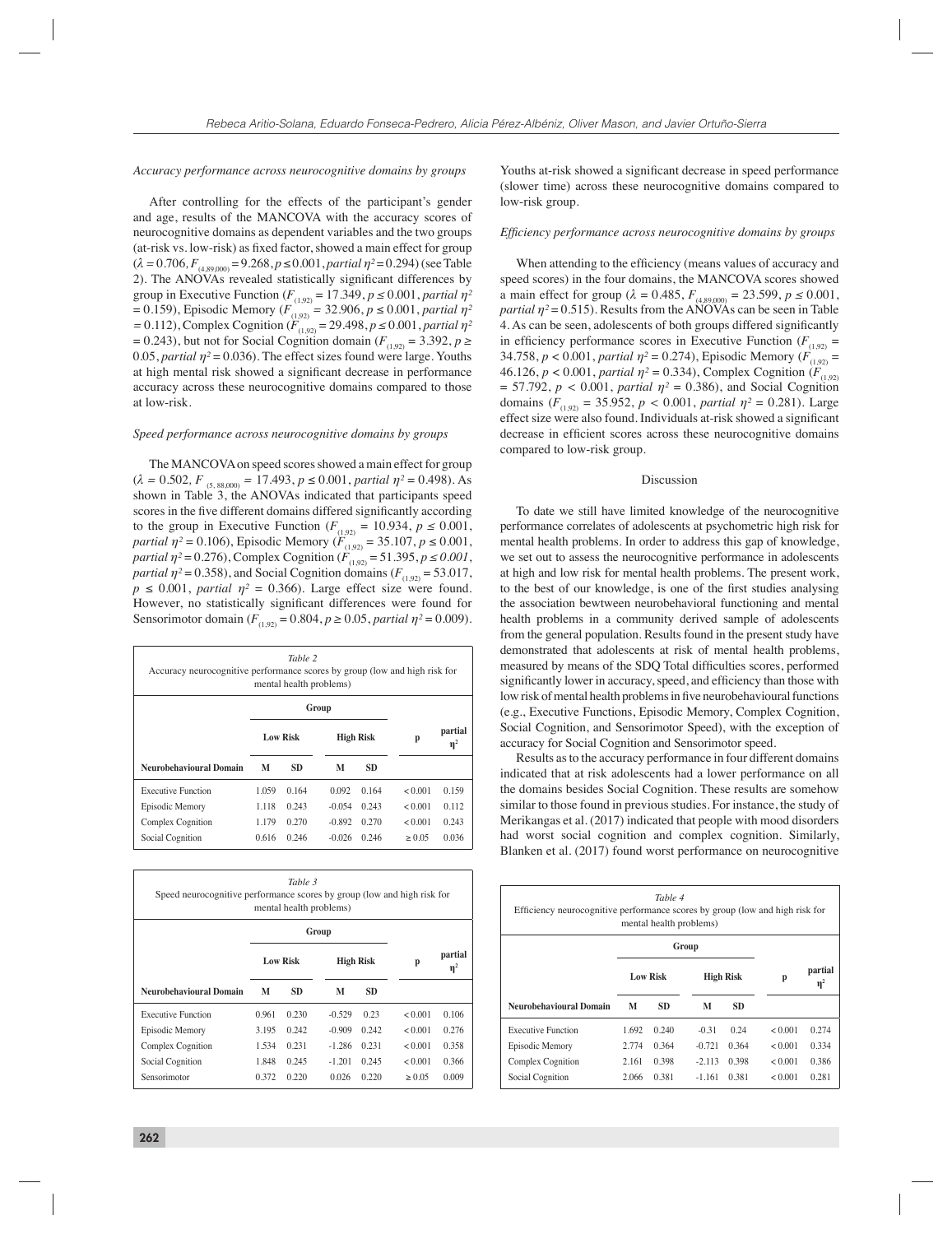task in children both with internalizing and externalizing problems. However, the study of Blanken et al. (2017) found no statistically significant differences in executive functions and episodic memory. The results found in our study revealed that adolescents at risk for mental health problems did not differ, compared to those at low risk, on social cognition when accuracy was tested. It maybe that aspects like executive functioning or complex cognition have a bigger impact on mental health that social cognition, although significant differences were found on social cognition both in speed and efficiency performance. Previous research indicated the key role of social cognition in predicting mental health problems (Cotter, 2018; Santamaría-García et al., 2020), so further research should analyzed the results found in the present study.

Analyses of variance for speed performance revealed that adolescents at risk were slower on all the neurobehavioural functions compared to non-risk adolescents. Specifically, adolescents showed lower scores on all the domains except Sensorimotor. Previous research has been variable in this regard: For example, the work of Merikangas et al. (2017) found no relation between mood disorders in speed of neurocognitive performance.

With regards to efficiency, significant differences were found between the high risk and low-risk groups on all the neurobehavioural functions. To date, few studies have reported data about efficiency impairments and its relationship with mental health problems. However, global deficits in executive functions have been found to be linked with externalizing symptoms (Loge et al., 1990). According to Blanken et al. (2017), children with internalizing symptoms are more likely to show impairments in verbal fluency and memory while those with externalizing symptoms show deficits in attention/executive functioning domains. The present study reveals that individuals and high-risk have a lower performance on all the domains when efficiency is tested. The differences found in this study are consistent with the idea of a lower ability to internally regulate behaviour and inhibit disruptive conduct in those children and adolescents with general neurocognitive deficits (K. Schoemaker et al., 2014).

A significant percentage of children and adolescents present mental health difficulties throughout their life, often with long term health and personal, academic, familiar, social and economic impacts (Drabick & Kendall, 2010). In addition, adolescence sees specific neurocognitive changes that allow the refinement of neurocognitive skills but may also be related to an increase in the vulnerability to certain mental health problems (Blakemore & Robbins, 2012; Spear, 2013). Overall our findings are consistent with the idea that a range of disruptions in emotional and behavioral areas of development are frequently accompanied by impairments in other areas, such as neurocognitive domains, and indicating possibly a common underlying neurodevelopmental disorder

(Basten et al., 2013). Our results are consistent with findings that mental health problems are closely linked to neurocognitive functioning both in children and teenagers (Blanken et al., 2017; Hobson et al., 2011), after, during and before to transition to clinical outcome. These findings offer the possibility to detect cognitive endophenotypes in order to understand etiological mechanisms, develop prevention and early detection strategies, and therapeutic targets in mental health field (Gottesman  $\&$  Gould, 2003). Endophenotypic measures of specific cognitive domains combined with reliable information of mental difficulties can help us to better understand the prognosis of these problems and are a useful and relevant starting point for researchers, clinicians and professionals of education in order to stablish targets for treatment interventions.

Results of the present study should be understood in light of the following limitations. First, the cross-sectional nature of the study precludes the interpretation of the neurocognitive performance. Thus, it is not possible to stablish whether differences in neurobehavioural assessment precede or postdate the onset of mental difficulties. It is not known, for example, whether our sample contained individuals with diagnosed or undiagnosed neurodevelopmental disorders. Future longitudinal follow-up studies could expand the understanding and correlation of neurocognitive functions and mental health problems. Second, to detect individuals at high risk for mental health problems the SDQ were used as proxy indicator. Although this measure has been proved to be a useful screening tool, the inclusion of other measures, including interviews and hetero-informant measures may help to further determine participants at risk of mental health problems. Finally, no previous information were collected about family history of mental disorders.

Notwithstanding these limitations, results found in the present study show specific and relevant relations between mental health problems and neurocognitive impairment during adolescence. By comparing risk and non-risk groups of adolescents, the present study provides information that contributes to a deeper understanding of the underlying aetiology of mental health problems in a relevant stage of the development. Future studies could continue the study of phenotypic measures of cognitive domains with specific mental health problems and combine these measures with neuroimaging, genomic, contextual factors, and clinical evaluation. All these may help to characterize the different developmental pathways that explain typical and non-typical development.

# Acknowledgements

This research was funded by the "Beca Leonardo a Investigadores y Creadores Culturales 2020 de la Fundación BBVA".

## References

- Agerup, T., Lydersen, S., Wallander, J., & Sund, A. M. (2015). Associations Between Parental Attachment and Course of Depression Between Adolescence and Young Adulthood. *Child Psychiatry and Human Development*, *46*(4), 632-642. https://doi.org/10.1007/s10578-014- 0506-y
- Basten, M. M. G. J., Althoff, R. R., Tiemeier, H., Jaddoe, V. W. V., Hofman, A., Hudziak, J. J., Verhulst, F. C., & van der Ende, J. (2013). The

Dysregulation Profile in Young Children: Empirically Defined Classes in the Generation R Study. *Journal of the American Academy of Child & Adolescent Psychiatry*, *52*(8), 841-850.e2. https://doi.org/10.1016/j. jaac.2013.05.007

Blakemore, S.-J., & Robbins, T. W. (2012). Decision-making in the adolescent brain. *Nature Neuroscience*, *15*(9), 1184-1191. https://doi. org/10.1038/nn.3177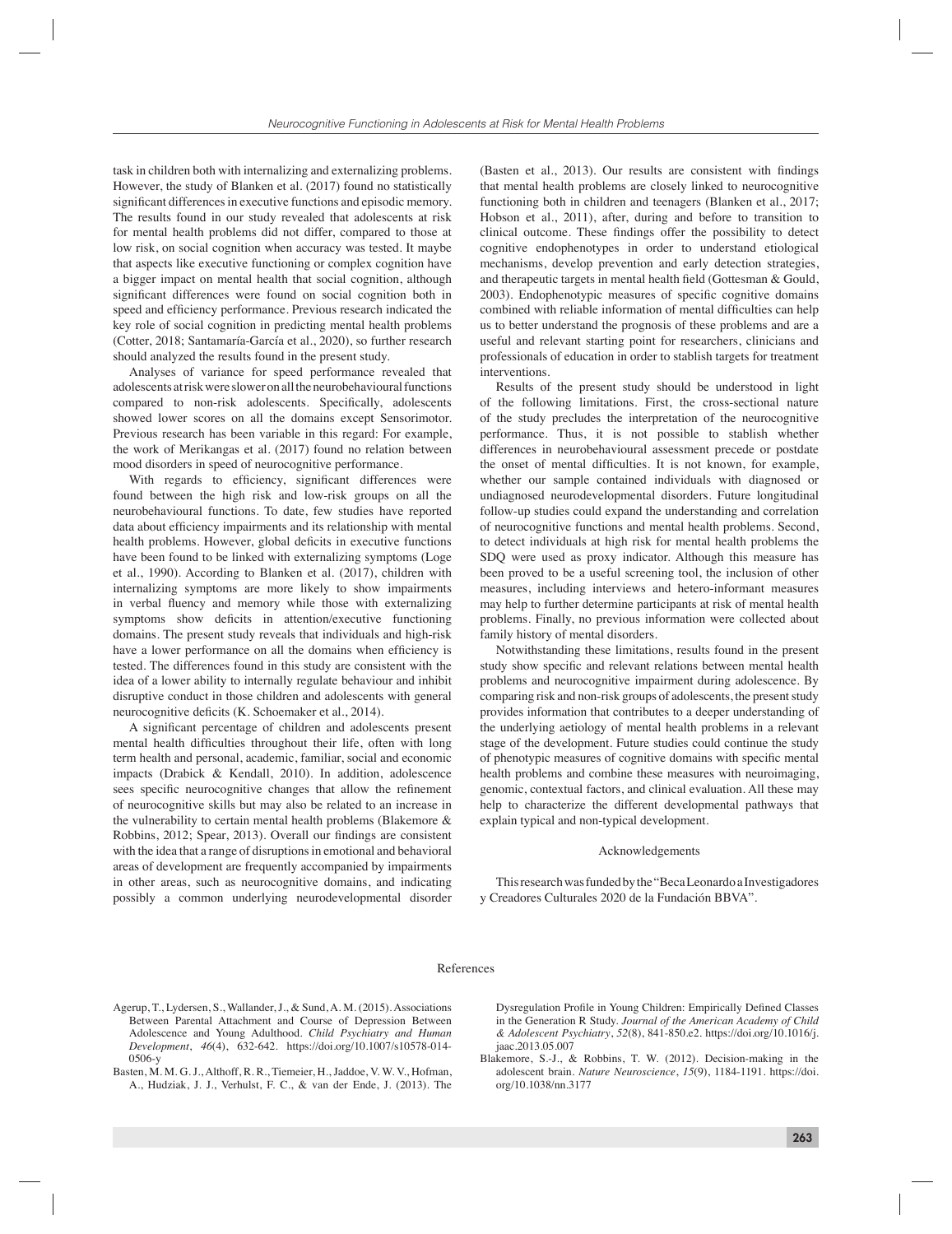- Blanken, L. M. E., White, T., Mous, S. E., Basten, M., Muetzel, R. L., Jaddoe, V. W. V., Wals, M., van der Ende, J., Verhulst, F. C., & Tiemeier, H. (2017). Cognitive functioning in children with internalising, externalising and dysregulation problems: A population-based study. *European Child & Adolescent Psychiatry*, *26*(4), 445-456. https://doi. org/10.1007/s00787-016-0903-9
- Calkins, M. E., Merikangas, K. R., Moore, T. M., Burstein, M., Behr, M. A., Satterthwaite, T. D., Ruparel, K., Wolf, D. H., Roalf, D. R., Mentch, F. D., Qiu, H., Chiavacci, R., Connolly, J. J., Sleiman, P. M. A., Gur, R. C., Hakonarson, H., & Gur, R. E. (2015). The Philadelphia Neurodevelopmental Cohort: Constructing a deep phenotyping collaborative. *Journal of Child Psychology and Psychiatry and Allied Disciplines*, *56*(12), 1356-1369. https://doi.org/10.1111/jcpp.12416
- Caspi, A., Houts, R. M., Ambler, A., Danese, A., Elliott, M. L., Hariri, A., Harrington, H. L., Hogan, S., Poulton, R., Ramrakha, S., Rasmussen, L. J. H., Reuben, A., Richmond-Rakerd, L., Sugden, K., Wertz, J., Williams, B. S., & Moffitt, T. E. (2020). Longitudinal Assessment of Mental Health Disorders and Comorbidities Across 4 Decades Among Participants in the Dunedin Birth Cohort Study. *JAMA Network Open*, *3*(4), e203221. https://doi.org/10.1001/JAMANETWORKOPEN.2020.3221
- Cotter, J. (2018). Social cognitive dysfunction as a clinical marker: A systematic review of meta-analyses across 30 clinical conditions. *Neuroscience Biobehavioral Review*, *84*, 92-99.
- Drabick, D. A. G., & Kendall, P. C. (2010). Developmental Psychopathology and the Diagnosis of Mental Health Problems among Youth. *Clinical Psychology: A Publication of the Division of Clinical Psychology of the American Psychological Association*, *17*(4), 272-280. https://doi. org/10.1111/j.1468-2850.2010.01219.x
- Dray, J., Bowman, J., Campbell, E., Freund, M., Wolfenden, L., Hodder, R. K., McElwaine, K., Tremain, D., Bartlem, K., Bailey, J., Small, T., Palazzi, K., Oldmeadow, C., & Wiggers, J. (2017). Systematic Review of Universal Resilience-Focused Interventions Targeting Child and Adolescent Mental Health in the School Setting. *Journal of the American Academy of Child & Adolescent Psychiatry*, *56*(10), 813-824. https://doi.org/10.1016/j.jaac.2017.07.780
- Fonseca-Pedrero, E. (2021). *Manual de tratamientos psicológicos Infancia y adolescencia* [Manual of psychological treatments Childhood and adolescence]. Pirámide.
- Fonseca-Pedrero, E., Debbané, M., Rodríguez-Testal, J. F., Cohen, A. S., Docherty, A. R., & Ortuño-Sierra, J. (2021). Schizotypy: The way ahead. *Psicothema*, *33*(1), 16-27 https://doi.org/10.7334/psicothema2019.285
- Fonseca-Pedrero, E., Inchausti, F., Pérez-Gutiérrez, L., Aritio Solana, R., Ortuño-Sierra, J., Sánchez-García, M. Á., Lucas-Molina, B., Domínguez, C., Foncea, D., Espinosa, V., Gorría, A., Urbiola-Merina, E., Fernández, M., Merina Díaz, C., Gutiérrez, C., Aures, M., Campos, M. S., Domínguez-Garrido, E., & Pérez de Albéniz Iturriaga, A. (2017). Suicidal ideation in a community-derived sample of Spanish adolescents. *Revista de Psiquiatria y Salud Mental*, *11*(2), 76-85. https://doi.org/10.1016/j.rpsm.2017.07.004
- Fonseca-Pedrero, E., Paino-Piñeiro, M., Lemos-Giráldez, S., Villazón-García, U., & Muñiz, J. (2009). Validation of the Schizotypal Personality Questionnaire-Brief Form in adolescents. *Schizophrenia Research*, *111*(1-3), 53-60. https://doi.org/10.1016/j.schres.2009.03.006
- Fonseca-Pedrero, E., Pérez-Álvarez, M., Al-Halabí, S., Inchausti, F., López-Navarro, E. R., Muñiz, J., Lucas-Molina, B., Pérez-Albéniz, A., Baños Rivera, R., Cano-Vindel, A., Gimeno-Peón, A., Prado-Abril, J., González-Menéndez, A., Valero, A. V, Priede, A., González-Blanch, C., Ruiz-Rodríguez, P., Moriana, J. A., Gómez, L. E., … Montoya-Castilla, I. (2021). Empirically supported psychological treatments for children and adolescents: State of the art. *Psicothema*, *33*(3), 386-398. https:// doi.org/10.7334/PSICOTHEMA2021.56
- Fusar-Poli, P., Deste, G., Smieskova, R., Barlati, S., Yung, A. R., Howes, O., Stieglitz, R.-D., Vita, A., McGuire, P., & Borgwardt, S. (2012). Cognitive Functioning in Prodromal Psychosis. *Archives of General Psychiatry*, *69*(6), 562-571. https://doi.org/10.1001/archgenpsychiatry.2011.1592
- Gottesman, I. I., & Gould, T. D. (2003). The Endophenotype Concept in Psychiatry: Etymology and Strategic Intentions. *American Journal of Psychiatry*, *160*(4), 636-645. https://doi.org/10.1176/appi. ajp.160.4.636
- Gur, R. C., Calkins, M. E., Satterthwaite, T. D., Ruparel, K., Bilker, W. B., Moore, T. M., Savitt, A. P., Hakonarson, H., & Gur, R. E. (2014). Neurocognitive Growth Charting in Psychosis Spectrum

Youths. *JAMA Psychiatry*, *71*(4), 366. https://doi.org/10.1001/ jamapsychiatry.2013.4190

- Gur, R. C., Richard, J., Calkins, M. E., Chiavacci, R., Hansen, J. A., Bilker, W. B., Loughead, J., Connolly, J. J., Qiu, H., Mentch, F. D., Abou-Sleiman, P. M., Hakonarson, H., & Gur, R. E. (2012). Age group and sex differences in performance on a computerized neurocognitive battery in children age 8-21. *Neuropsychology*, *26*(2), 251-265. https:// doi.org/10.1037/A0026712
- Gur, R. C., Richard, J., Hughett, P., Calkins, M. E., Macy, L., Bilker, W. B., Brensinger, C., & Gur, R. E. (2010). A cognitive neurosciencebased computerized battery for efficient measurement of individual differences: Standardization and initial construct validation. *Journal of Neuroscience Methods*, *187*(2), 254-262. https://doi.org/10.1016/j. jneumeth.2009.11.017
- Hobson, C. W., Scott, S., & Rubia, K. (2011). Investigation of cool and hot executive function in ODD/CD independently of ADHD. *Journal of Child Psychology and Psychiatry, and Allied Disciplines*, *52*(10), 1035- 1043. https://doi.org/10.1111/j.1469-7610.2011.02454.x
- IBM Corp Released (2013). *IBM SPSS Statistics for Windows, Version 22.0*. IBM Corp.
- Loge, D. V., Staton, R. D., & Beatty, W. W. (1990). Performance of Children with ADHD on Tests Sensitive to Frontal Lobe Dysfunction. *Journal of the American Academy of Child & Adolescent Psychiatry*, *29*(4), 540- 545. https://doi.org/10.1097/00004583-199007000-00006
- McGrath, J. J., Saha, S., Al-Hamzawi, A. O., Alonso, J., Andrade, L., Borges, G., Bromet, E. J., Browne, M. O., Bruffaerts, R., Caldas De Almeida, J. M., Fayyad, J., Florescu, S., De Girolamo, G., Gureje, O., Hu, C., De Jonge, P., Kovess-Masfety, V., Lepine, J. P., Lim, C. C. W., … Kessler, R. C. (2016). Age of onset and lifetime projected risk of psychotic experiences: Cross-national data from the world mental health survey. *Schizophrenia Bulletin*, *42*(4), 933-941. https://doi. org/10.1093/schbul/sbw011
- McQuade, J. D., Murray-Close, D., Shoulberg, E. K., & Hoza, B. (2013). Working memory and social functioning in children. *Journal of Experimental Child Psychology*, *115*(3), 422-435. https://doi. org/10.1016/j.jecp.2013.03.002
- Merikangas, A. K., Cui, L., Calkins, M. E., Moore, T. M., Gur, R. C., Gur, R. E., & Merikangas, K. R. (2017). Neurocognitive performance as an endophenotype for mood disorder subgroups. *Journal of Affective Disorders*, *215*, 163-171. https://doi.org/10.1016/j.jad.2017.03.021
- Mewton, L., Hodge, A., Gates, N., Visontay, R., & Teesson, M. (2017). The Brain Games study: protocol for a randomised controlled trial of computerised cognitive training for preventing mental illness in adolescents with high-risk personality styles. *BMJ Open*, *7*(9), e017721. https://doi.org/10.1136/bmjopen-2017-017721
- Moore, T. M., Gur, R. C., Thomas, M. L., Brown, G. G., Nock, M. K., Savitt, A. P., Keilp, J. G., Heeringa, S., Ursano, R. J., & Stein, M. B. (2017). Development, Administration, and Structural Validity of a Brief, Computerized Neurocognitive Battery. *Assessment*, 107319111668982. https://doi.org/10.1177/1073191116689820
- Moore, T. M., Reise, S. P., Gur, R. E., Hakonarson, H., & Gur, R. C. (2015). Psychometric properties of the Penn Computerized Neurocognitive Battery. *Neuropsychology*, *29*(2), 235-246. https://doi.org/10.1037/ neu0000093
- Muñiz, J., Elosua, P., & Hambleton, R. K. (2013). Directrices para la traducción y adaptación de los tests: segunda edición [International Test Commission Guidelines for test translation and adaptation: Second edition]. *Psicothema*, *25*(2), 151-157. https://doi.org/10.7334/ psicothema2013.24
- Ortuño-Sierra, J., Fonseca-Pedrero, E., Paino, M., Sastre I Riba, S., & Muñiz, J. (2015). Screening mental health problems during adolescence: Psychometric properties of the Spanish version of the strengths and difficulties Questionnaire. *Journal of Adolescence*,  $38(2)$ , 49-56. https:// doi.org/10.1016/j.adolescence.2014.11.001
- Polanczyk, G. V., Fatori, D., & Matijasevich, A. (2018). Integrating child and adolescent psychiatry and the field of early childhood development. *European Child & Adolescent Psychiatry*, *27*(2), 137-138. https://doi. org/10.1007/s00787-018-1131-2
- Polanczyk, G. V., Salum, G. A., Sugaya, L. S., Caye, A., & Rohde, L. A. (2015). Annual research review: A meta-analysis of the worldwide prevalence of mental disorders in children and adolescents. *Journal of Child Psychology and Psychiatry*, *56*, 345-365.